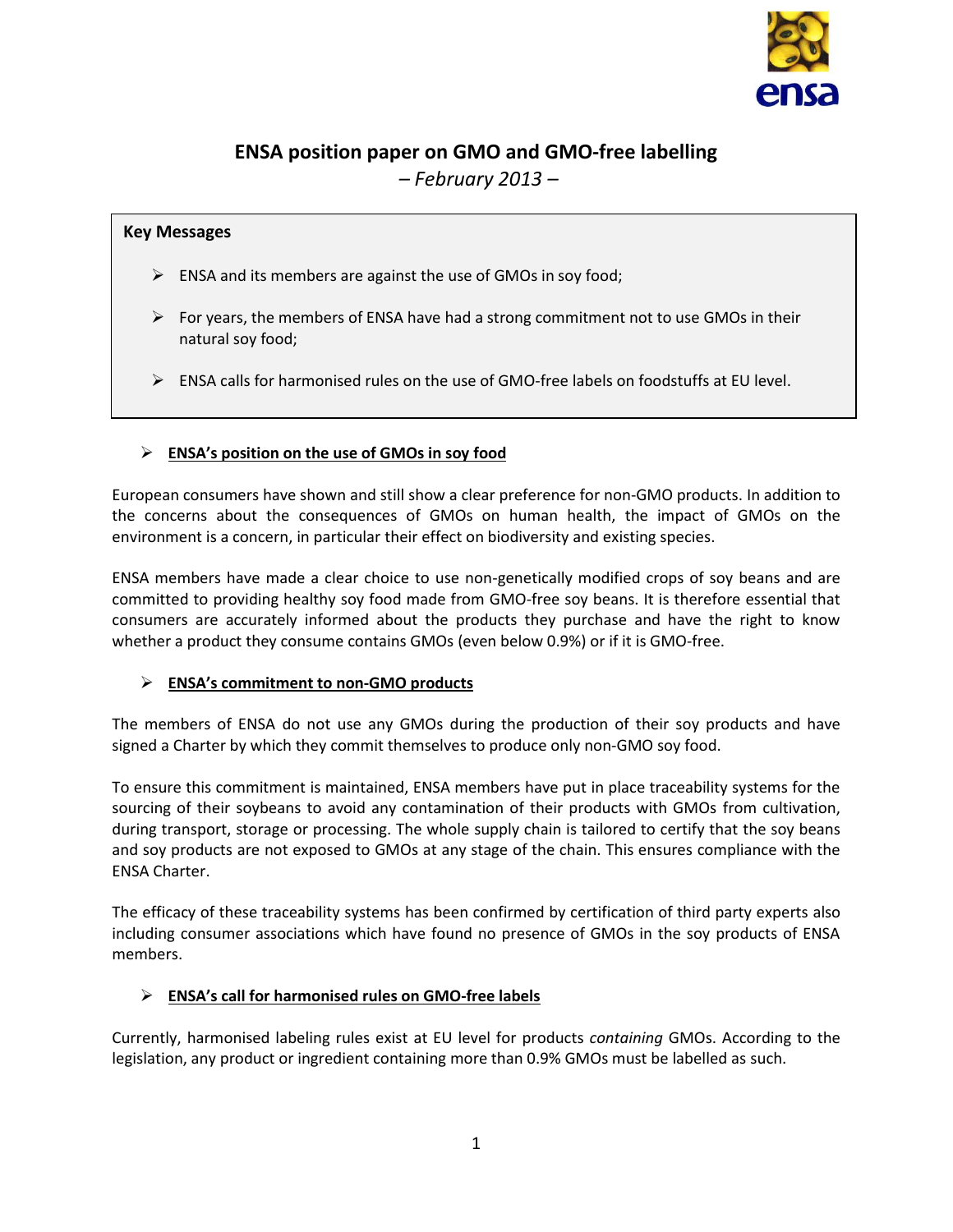

By contrast, there are no harmonised rules for the labelling of 'GMO-free' products, with the following consequences:

- Member States have different definitions of what constitutes a 'GMO-free' product. Some consider that any product not falling under the scope of GMO-labelling (i.e. below 0.9%) is GMO-free whereas others consider that a '0' tolerance approach (i.e. below the detection limit) should apply to GMO-free products.

- As Member States are free to introduce national rules for the labelling of GMO-free foodstuffs, some countries like Germany, Finland and France have labelling regimes, however, such national legislation for GMO-free labeling differs across the EU. For instance, Finland has legislation but requires a zero tolerance for GMO-free. In Germany, the national GMO-free logo, 'Ohne Gentechnik' can be used for foodstuff below 0.1% GMO. In France, products of vegetal origin containing less than 0.1% GMO can be labeled as 'GMO free'. This statement can appear front-of-pack based on additional requirements on the quantity of GM-free ingredient. Although it does not have any specific GMO-free legislation, Austria applies a threshold of 0.1% for GMO-free claims for pant-based foods.

- Other Member States that have not adopted specific rules for the labeling of GMO-free products are able to interpret the EU Regulation on genetically modified food and feed<sup>1</sup> in different ways e.g. by requesting zero tolerance for GMO-free labeling, by not allowing 'free-from' claims at all because all foodstuffs have the same characteristics or by permitting a higher threshold. This leads to confusion for consumers and distortion in the EU market.

- Although all products of ENSA members are GMO-free, not all products currently bear a 'GMO-free' label, as applying such a label in countries where no specific national legislation for the 'GMO-free' labeling of products exists remains a challenge.

- ENSA believes that the EU should adopt harmonised rules for GMO-free lablling to ensure consistency in the EU market and that the threshold for GMO-free labelling should be harmonised at EU level at 0.1%. This percentage is a reasonable detection limit, significantly better than the threshold of 0.9% for GMO labeling, and representative of GMO-free soy beans available on the world market. This will ensure that soyfood producers who invest in traceability and certification of GMO-free soy beans and even pay an extra premium to their suppliers, are able to label their products as GMO-free which is also relevant information for the consumer.

The co-existence of different approaches for the labelling of GMO-free products can lead to confusion for EU consumers, which expect the GMO-free label and/or absence of such GMO-free label to have the same meaning and the same conditions of use in all the Member States of the EU. It also hinders the internal market and the free movement of goods, as food manufacturers that want to label their products as GMO-free are not subject to the same requirements on all markets.

 **The members of ENSA are committed to providing non-GMO soy food and believe that consumers have the right to know which products are GMO-free. It is essential that rules for the labeling of GMO-free foodstuffs are harmonised at a European level so that consumers are informed about the composition of the products they purchase and consume, and food manufacturers are able to fully benefit from the EU single market.** 

 $\overline{a}$ 

<sup>&</sup>lt;sup>1</sup> Regulation (EC) No 1829/2003 of 22 September 2003 on genetically modified food and feed